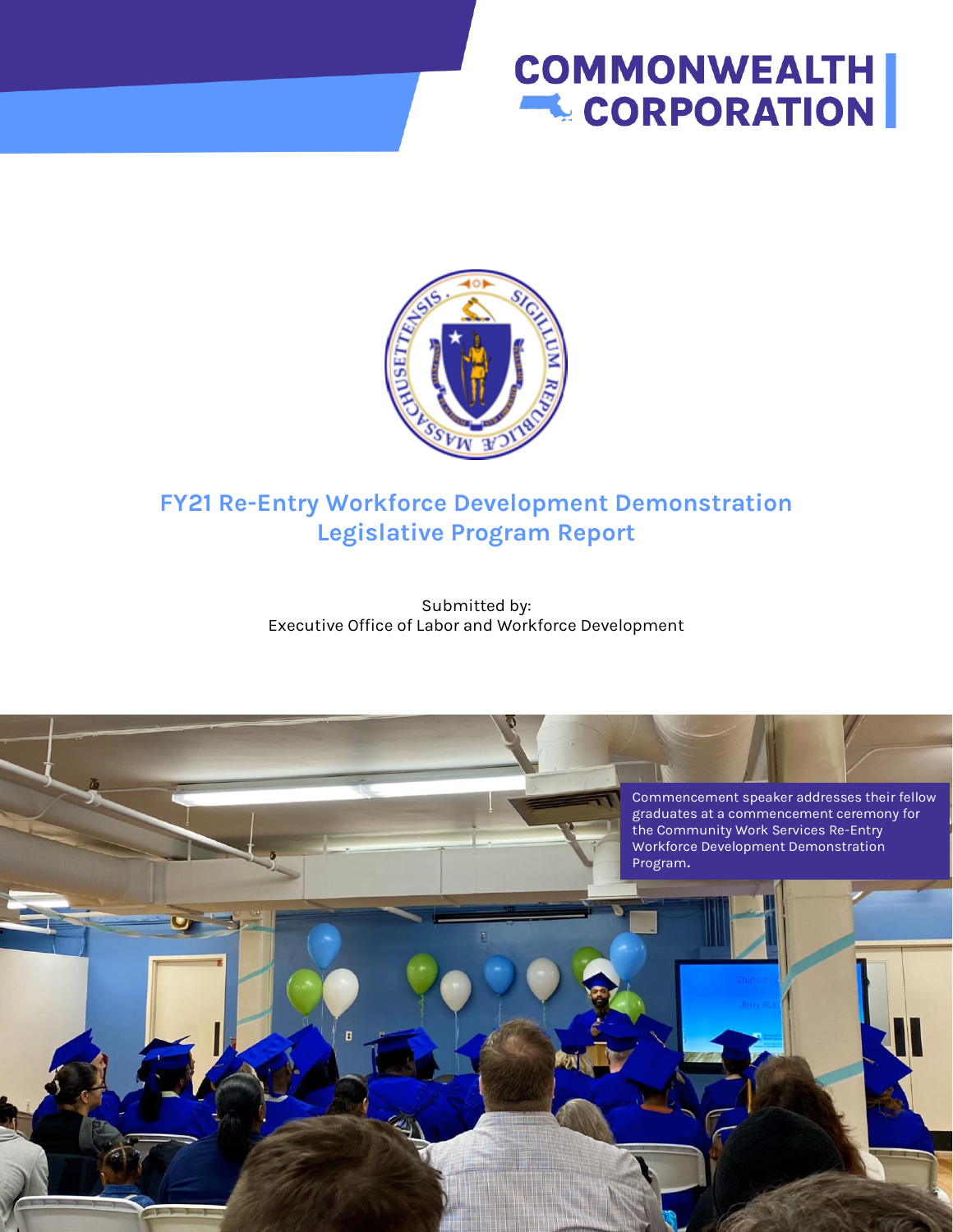# **COMMONWEALTH**

| <b>Table of Contents</b>                  |   |
|-------------------------------------------|---|
| <b>Background</b>                         | 3 |
| <b>Administration of Program</b>          | 3 |
| Grantees                                  | 5 |
| <b>Program Management and TA</b>          | 6 |
| <b>Yearly Schedule of Services</b>        | 7 |
| <b>Program Outcomes and COVID Impacts</b> | 7 |
| Reference                                 | 9 |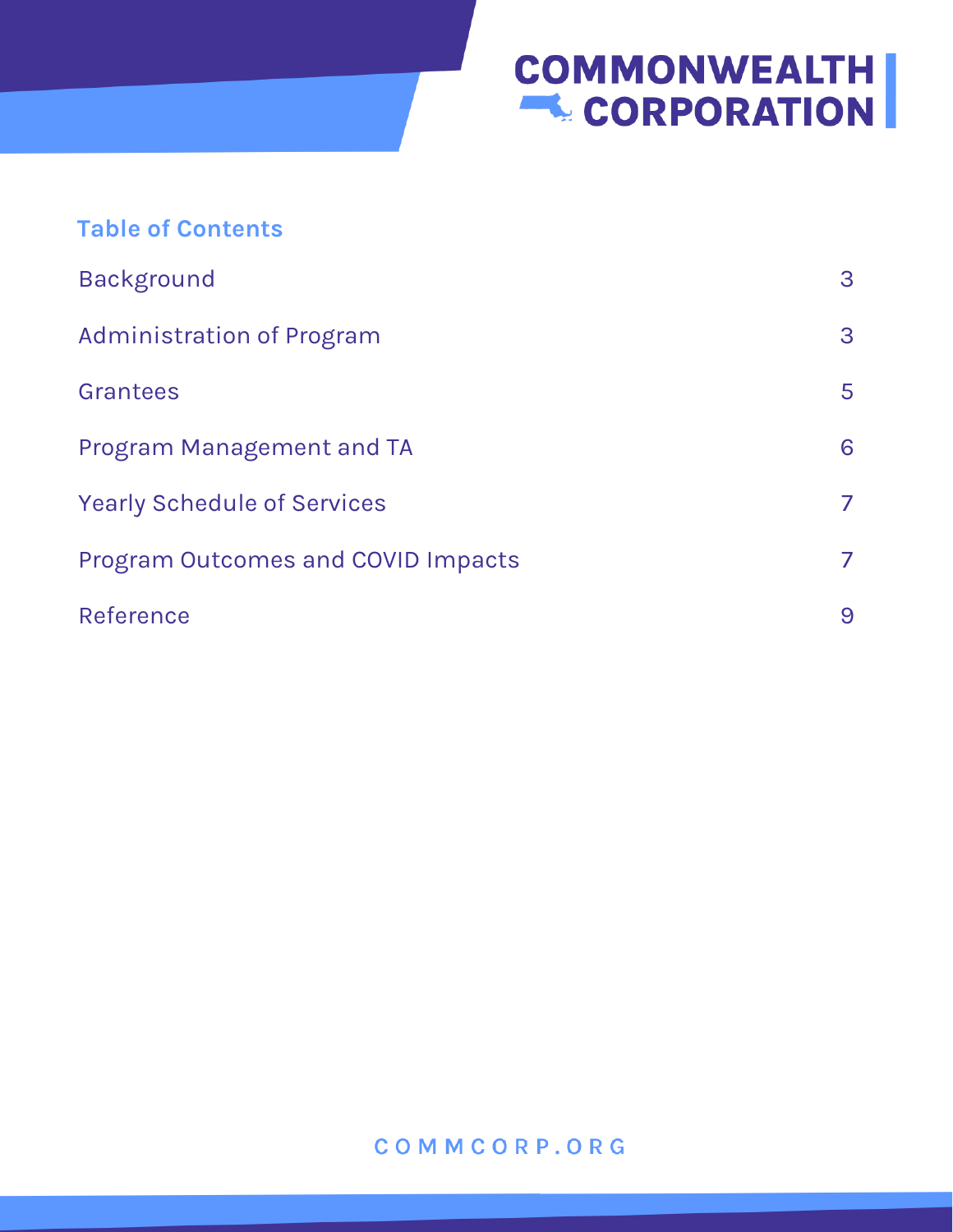# **COMMONWEALTH EL CORPORATION**

## **Background**

The Re-Entry Workforce Development Demonstration Program (RWDDP) is an initiative of the Executive Office of Labor and Workforce Development, which is led by Secretary Rosalin Acosta. The program supports Governor Baker's efforts to improve workforce outcomes among individuals returning to their communities after incarceration (i.e. returning citizens). The program is administered by Commonwealth Corporation, which is overseen by the Executive Office of Labor and Workforce Development. This grant program is funded through a General Appropriation Act in the Fiscal Year 2021 (FY21) State Budget (7003-0150). The following legislative report describes the administrative functions of the program, and client outcomes.

Given the timing of the FY21 State Budget, and the required length of services to meet program outcomes for returning citizens, Commonwealth Corporation, with support of the legislature, awarded program grants spanning two fiscal years, starting in April 2021 and ending in June 2022. Additionally, the RWDDP was allocated \$2.5M in the FY22 state budget. These resources are anticipated to serve at least 12 grantees as a result of intensive outreach to smaller communitybased organizations. An initial RFP was released in the fall of 2021 and resulted in 4 new grantees receiving funding. The second RFP for these resources was released in March of 2022.



# **Program Administration**

#### **Selection of Grantees**

In February 2021, Commonwealth Corporation issued a Request for Proposals from eligible organizations to provide employment services to the target population in order to help advance their participation in job training, coaching and placement activities. Eligible applicants had to:

1) provide an outline of the continuum of services for the program (see example below); 2) identify the specific program component of the continuum of services they proposed to use the grant funds to support;

3) *identify the outcomes* to be attained by individuals enrolled in the program component of the continuum; and,

4) explain how this outcome will advance the participants along the continuum to unsubsidized job placement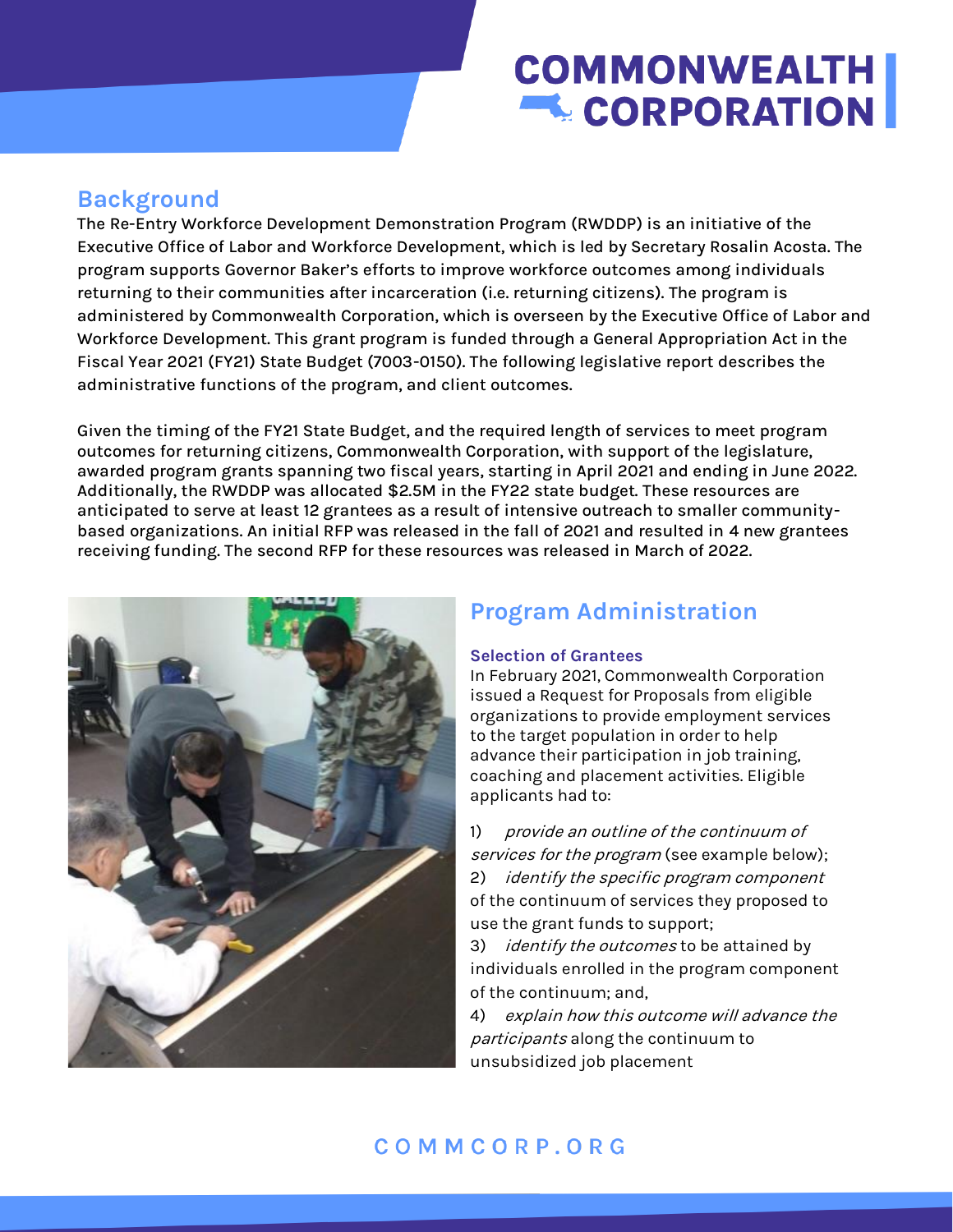# **COMMONWEALTH L** CORPORATION

### Program Components

In this example, applicants could propose to use grant funds to provide one or more of these program components on the continuum to helping participants secure unsubsidized employment.



**Eligible applicants** included community-based organizations, non-profit education, training or other service providers, One-Stop Career Centers, and post-secondary institutions with existing, successful programs with demonstrated positive outcomes for the following target populations:

- Individuals in a Department of Corrections facility or transitioning back to the community
- Individuals in a House of Corrections facility or transitioning back to the community

Applicants were required to demonstrate that they had a relationship with an organization that has access to and would provide referrals to the program, including at least one of the following types of organizations:

- Houses of Correction
- Department of Corrections
- Office of Community Corrections
- Departments of Probation, either Juvenile or Adult
- Department of Parole

In April 2021, Commonwealth Corporation, on behalf of the Executive Office of Labor and Workforce Development, awarded a total of \$1,246,000 to seven organizations. Grants will operate through June 30, 2022. The following chart provides information about the seven grantees, including the grant award amount and a description of the project.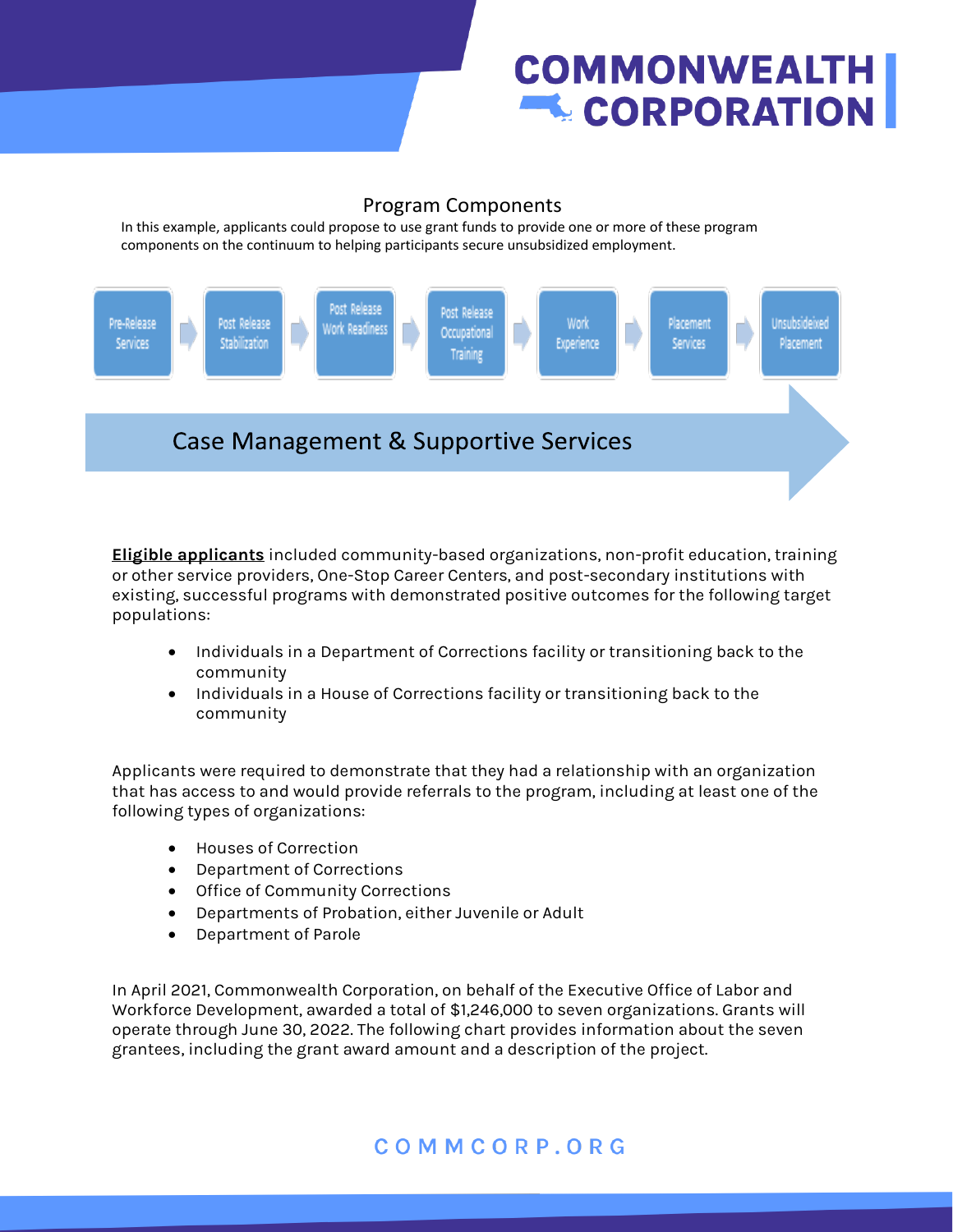# **COMMONWEALTH**

| Awardee                    | Award<br>Amount | Description                                                                         |  |  |
|----------------------------|-----------------|-------------------------------------------------------------------------------------|--|--|
| <b>Central</b>             | \$178,000       | Implementation                                                                      |  |  |
| <b>Massachusetts</b>       |                 | The Central Massachusetts Center for Business & Enterprise partnership plans to     |  |  |
| <b>Center for Business</b> |                 | work with Worcester County Sheriff's Office to engage returning citizens in the     |  |  |
| & Enterprise               |                 | Advanced Manufacturing industry. They will partner with Riverdale Mills             |  |  |
|                            |                 | Corporation and Omni Control Technology, Inc to place participants into             |  |  |
|                            |                 | employment.                                                                         |  |  |
| <b>Community Action</b>    | \$178,000       | Implementation                                                                      |  |  |
| <b>Pioneer Valley</b>      |                 | The Community Action Pioneer Valley partnership plans to work with the Franklin     |  |  |
|                            |                 | and Hampshire County Houses of Correction to engage returning citizens in the       |  |  |
|                            |                 | Manufacturing industry. They will partner with Deerfield Packaging/Mayhew Steel     |  |  |
|                            |                 | and Hillside Plastics to place participants into employment.                        |  |  |
| <b>Community Work</b>      | \$178,000       | Implementation                                                                      |  |  |
| <b>Services</b>            |                 | The Community Work Services partnership plans to work with the Suffolk County       |  |  |
|                            |                 | House of Correction, as well as the Department of Corrections to engage returning   |  |  |
|                            |                 | citizens in the Hospitality industry. They will partner with Star Market, Block by  |  |  |
|                            |                 | Block, Finesse Hospitality, and the Massachusetts Restaurant Association            |  |  |
|                            |                 | Educational Foundation to place participants into employment.                       |  |  |
| Massasoit                  | \$178,000       | Implementation                                                                      |  |  |
| Community                  |                 | The Massasoit Community College partnership plans to work with Plymouth and         |  |  |
| College                    |                 | Norfolk County Sheriff's Departments & MA Department of Corrections to engage       |  |  |
|                            |                 | returning citizens in the Diesel Technology industry, specifically as of Diesel     |  |  |
|                            |                 | Mechanic/Technicians. They will partner with Milton CAT, Waste Management &         |  |  |
|                            |                 | Boston Freightliner to place participants into employment.                          |  |  |
| <b>MassHire Central</b>    | \$178,000       | Implementation                                                                      |  |  |
| <b>Workforce Board</b>     |                 | The MassHire Central Workforce Board partnership plans to work with Worcester       |  |  |
|                            |                 | County Sheriff's Office and MA Department of Corrections to engage returning        |  |  |
|                            |                 | citizens in the Transportation industry. They will partner with Atlas Distributing, |  |  |
|                            |                 | Inc. and the City of Worcester Public Works to place participants into employment.  |  |  |
| <b>MassHire South</b>      | \$178,000       | Implementation                                                                      |  |  |
| <b>Shore Career</b>        |                 | The MassHire South Shore partnership plans to work with Plymouth County House       |  |  |
| Center                     |                 | of Correction to engage 15 returning citizens in the Trades industry through an     |  |  |
|                            |                 | apprenticeship model, preparing participants for careers as Dock Workers,           |  |  |
|                            |                 | Laborers, and Painters. They will work with Teamsters Local 25, Laborers Local 133, |  |  |
|                            |                 | and the Finishing Trades Institute of New England to place participants into        |  |  |
|                            |                 | employment.                                                                         |  |  |
| <b>New England</b>         | \$178,000       | Implementation                                                                      |  |  |
| Center for Arts &          |                 | The New England Center for Arts and Technology partnership plans to work with       |  |  |
| <b>Technology</b>          |                 | Suffolk County Sherriff's Department to engage returning citizens in the            |  |  |
|                            |                 | Hospitality/Culinary Industry. They will partner with Whole Foods, Encore Boston,   |  |  |
|                            |                 | Haley House, and Dig Inn to place participants into employment.                     |  |  |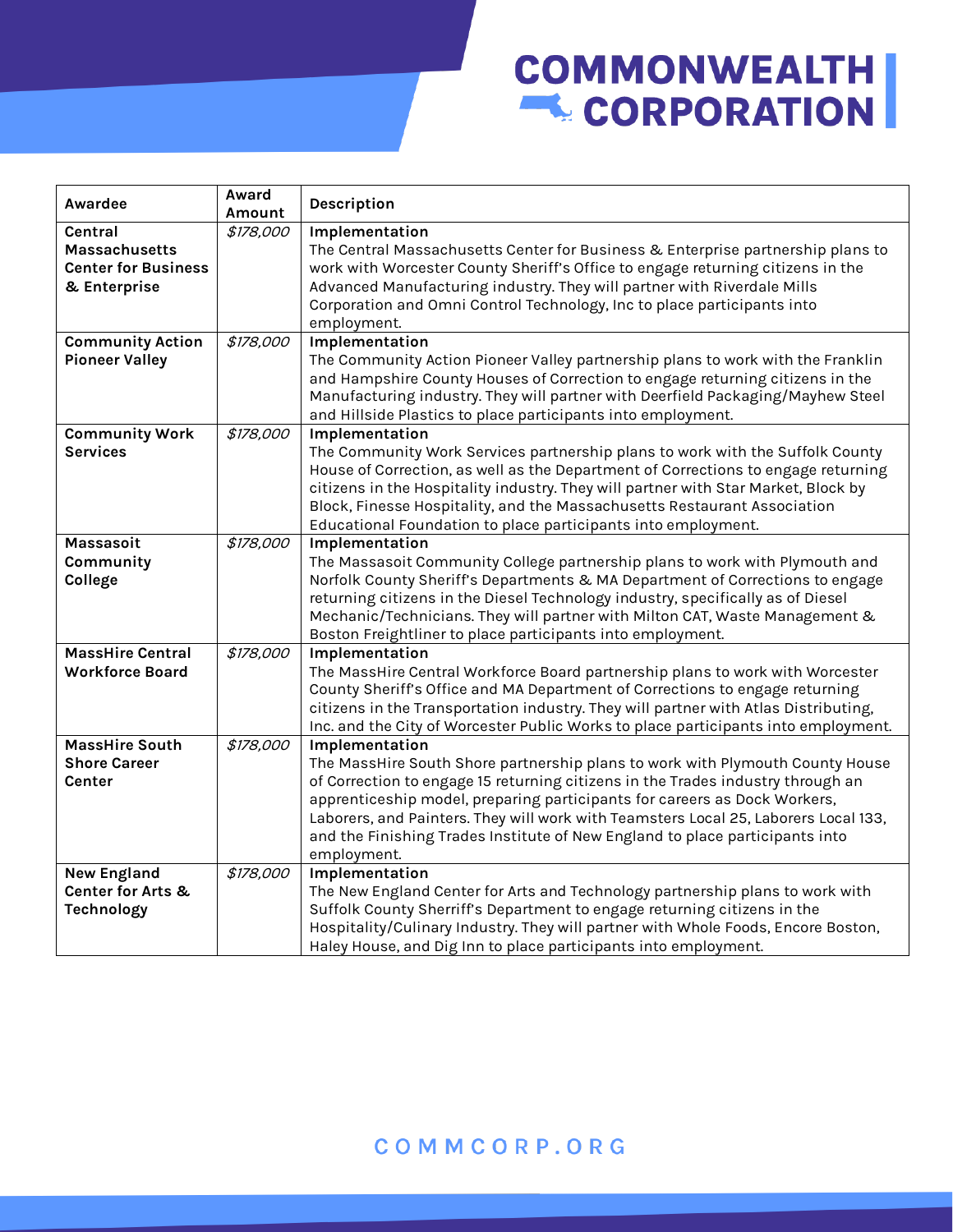# **COMMONWEALTH EL CORPORATION**

# **Commonwealth Corporation Program Management and Technical Assistance**

#### **Service Details**

RWDDP at its core, is designed to support both existing, larger agencies with capacity to implement services immediately, as well as provide training and program design support to smaller agencies that have traditionally been overlooked to due lack of capacity to implement larger-scale projects. Ideal implementation takes place over 16 months and crosses over two fiscal years. These grants are designed to operate with a Program Design window that transitions into full implementation.

Successful applicants will spend the first two to four months in a **Program Design** phase of their grant period meeting four times as a large network, attending TA Learning Communities facilitated by Commonwealth Corporation. These sessions will follow our program design model, beginning with Pre-Planning, followed by Planning & Program Design, and wrapping up with Implementation & Improvement. In between these four meetings, individual partnerships will meet with Commonwealth Corporation support to focus on partnership/site specific challenges and strategic planning for the implementation window. Commonwealth Corporation operates this structure though our traditional key components of successful program design model. This program design window will exist for all successful applicants, whether or not they have received implementation funds in the past. New grantees will spend this time designing their initial program, while prior funded grantees will spend this time working on program innovations and enhancements. All programs will need to submit an Implementation Plan using a Commonwealth Corporation provided template before they are eligible to implement services.

Once the **implementation** window begins, funded partnerships will be expected to begin delivering services. For the next 12 months, sites will meet with Commonwealth Corporation oversight monthly for TA Learning Community meetings as a network. These meetings will have topic-specific content based on feedback from the field, as well as best practice sharing opportunities. Sites will also be able to use this time to present case studies to the network for feedback and support. These regular convenings will also facilitate client sharing opportunities- sometimes clients relocate to other cities – sites can refer clients to each other if this is something that occurs.

Ensuring a 12-month implementation window is incredibly important to service delivery for re-entry clients. Many are transitioning back into the community with legal, financial, and court-mandated barriers that can take up to 8 months to stabilize. Allowing extra time for funded sites to provide the important and necessary case management required to support returning citizens in the first few months of their re-entry is key to a client's success in a workforce training program.

Around the final 3 months of the grant period, partnerships should be shifting into the **placement phase** of their program. This allows for a grace period if a client has a setback or is unable to achieve their 30-day employment placement retention outcome during the first attempt. It also provides a window of extended support if a client does successfully obtain 30 days of employment retention earlycase managers can stay connected to both the client and the employer during this time.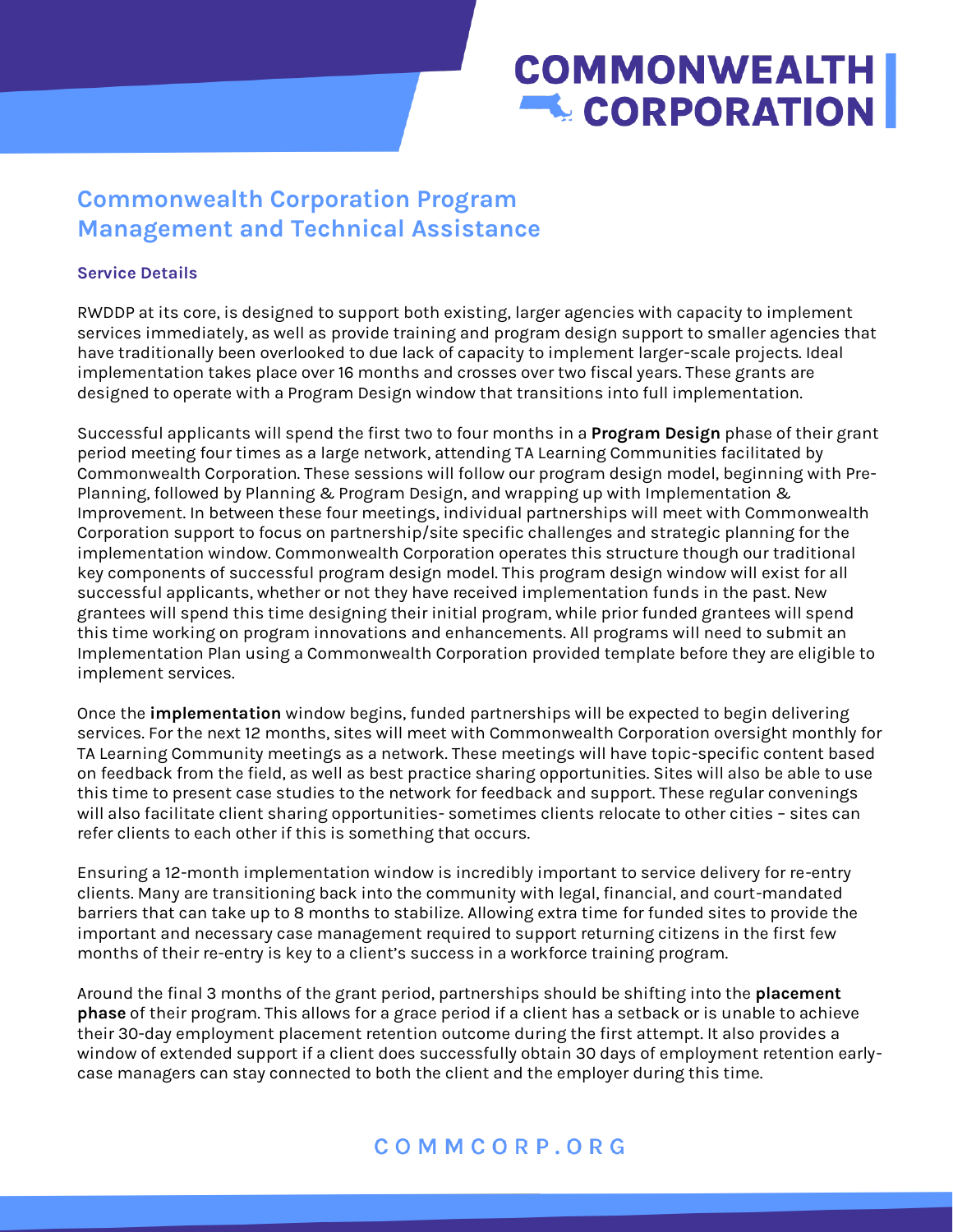# **COMMONWEALTH LCORPORATION**

#### **Yearly Schedule of Services**

| <b>Activity</b>                                    | Date                          |
|----------------------------------------------------|-------------------------------|
| Request for Proposals Released                     | October                       |
| <b>Bidders Conference</b>                          | First week of November        |
| Deadline to Submit Written Questions               | December 15 <sup>th</sup>     |
| All Answers to Written Questions Posted on Website | December 20 <sup>th</sup>     |
| <b>Applications Due</b>                            | First week of January         |
| Applicants Notified of Status                      | February                      |
| Anticipated Contract Start Date                    | March 1st                     |
| <b>Contract End Date</b>                           | June 30 of the following year |

#### **Impact of the COVID-19 Pandemic on Program**

FY21 Implementation awards were announced in March of 2021, with contracts beginning April 1, 2021, scheduled to run through June 30, 2022. As with prior years, following COVID, there were major ramifications for program implementation as House of Corrections (HOC) and Department of Corrections (DOC) facilities began to shut their doors to external partners in response to the omicron variant era of the pandemic. Due to the re-entry grants reliance on a behind-the-wall partner like a DOC or HOC facility, this effectively put an end to their recruitment efforts, or severely delayed their timeline for program completion.

Commonwealth Corporation has offered a wide variety of assistance, ranging from flexibility to allow programs to pause until facilities re-open, making connections between the grantee network via TA to share best practices and brainstorm solutions, and supporting programs making and nurturing relationships with other referral sources, such as regional probation and parole departments. Additionally, Commonwealth Corporation has relentlessly advocated for the muchneeded ability for programs to spend resources across fiscal years to meet the needs and barriers returning citizens face as they begin their transition back into the



community that COVID has only magnified. Graduates of NECAT's Re-Entry Program at Suffolk County House of Corrections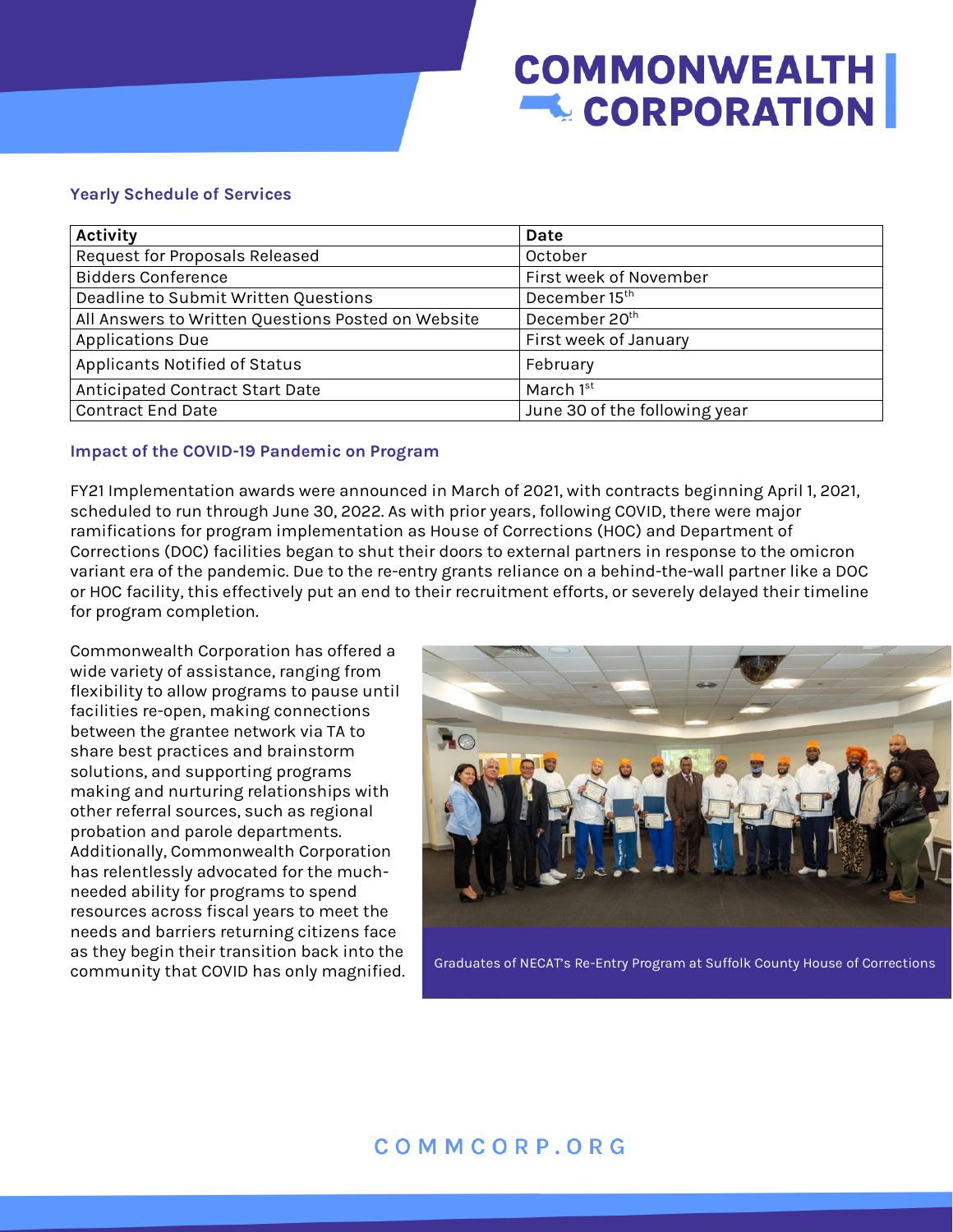# **COMMONWEALTH L** CORPORATION

#### **Program Outcomes (to-date)**

**Timeline note on prior FY20 contracts:** Due to the onset of the COVID-19 Pandemic in the spring of 2020, RWDDP contracts to allocate FY20 funding were extended to end June 30, 2021. Grantees were able to utilize FY20 funds through the end of FY21. A few of the FY20 funded grantees were able to support individuals to complete programming by June 30, 2021. These projects supported 44 people in program completion and of those 21 graduates found and retained employment (or 47%) by June 30, 2021. As previously stated, many challenges disrupted services for the FY20 grantee organizations including COVID practices that did not allow correctional facilities to partner with organizations, which limited recruitment. In addition, employment placements were difficult to obtain in early 2021 due to workplace closures and continued COVID layoffs. Practical elements of training requiring participants to be present in person also presented unanticipated challenges. While some more academic elements of training were able to be offered virtually, some aspects of certification require clients to be able to engage with equipment physically. COVID safety guidance created barriers here that could not be circumvented for many programs.

Unexpended resources from FY20 grants due to COVID impacts were rolled into the FY21 grantmaking cycle. Several of the grantees from FY20 round awards negatively impacted by COVID re-applied for FY21 resources and ran concurrent cohorts for 2 months of overlap. FY21contracts were issued May 1, 2021, and will run until June 30, 2022.

#### **FY21 Funding: (14 Months – May 1, 2021, to June 30, 2022)**

**Total Funding/ Number of Grant Awards:** \$1,246,000 to seven organizations (previous chart) **Total Enrollments:** 95 individuals have been enrolled in programming to-date **Program completions:** 45 individuals have graduated their training program, and are receiving case management supports as they work to secure employment by June 30, 2022 **Active in Programming:** 35 individuals are currently active in a training program **Employment Retentions:** ongoing until June 30